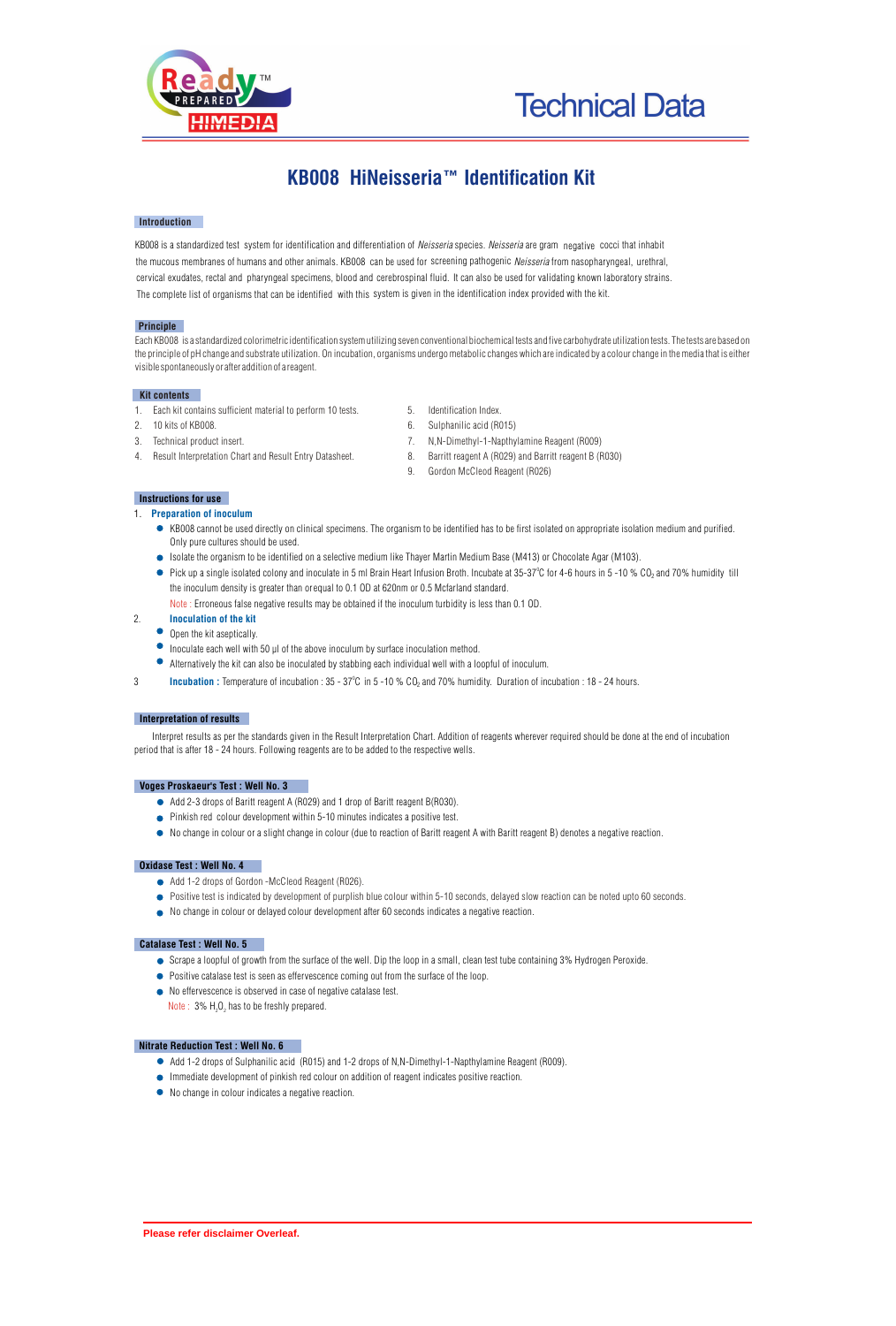| No.             | <b>Test</b>                 | <b>Reagents to be added</b><br>after incubation                                   | <b>Principle</b>                         | <b>Original colour</b><br>of the medium | <b>Positive</b><br>reaction                    | <b>Negative</b><br>reaction                                        |
|-----------------|-----------------------------|-----------------------------------------------------------------------------------|------------------------------------------|-----------------------------------------|------------------------------------------------|--------------------------------------------------------------------|
|                 | Urease                      |                                                                                   | Detects Urease activity                  | Orangish yellow                         | Pink                                           | Orangish yellow                                                    |
| $\overline{2}$  | ONPG                        |                                                                                   | Detects $\beta$ – galactosidase activity | Colourless                              | Yellow                                         | Colourless                                                         |
| 3               | Voges<br>Proskauer's        | 1-2 drops of Baritt reagent A<br>and 1-2 drops of Baritt reagent B                | Detects acetoin production               | Colourless/light<br>vellow              | Pinkish red                                    | Colourless/<br>slight copper                                       |
| 4.              | Oxidase                     | 1-2 drops of Gordon McCleod<br>Reagent (R026)                                     | Detects Cytochrome oxidase production    | Colourless                              | Deep purple                                    | No change in colour<br>or purplish blue colour<br>after 60 seconds |
| 5 <sub>1</sub>  | Catalase                    | $3\%$ H <sub>2</sub> O <sub>2</sub>                                               | Detects Catalase activity                | Colourless                              | Effervescenence<br>coming out from<br>the loop | No effervescence seen                                              |
| $6\overline{6}$ | <b>Nitrate</b><br>reduction | 1-2 drops of sulphanilic<br>acid and 1-2 drops of N,<br>N-Dimethyl-1-Napthylamine | Detects Nitrate reduction                | Colourless                              | Pinkish red                                    | Colourless                                                         |
| $\overline{7}$  | Glucose                     |                                                                                   | Glucose utilization                      | <b>Pinkish Red /Red</b>                 | Yellow                                         | <b>Red / Pink</b>                                                  |
| 8.              | Maltose                     |                                                                                   | Maltose utilization                      | <b>Pinkish Red /Red</b>                 | Yellow                                         | <b>Red / Pink</b>                                                  |
| $\overline{9}$  | Lactose                     |                                                                                   | Lactose utilization                      | <b>Pinkish Red /Red</b>                 | Yellow                                         | <b>Red / Pink</b>                                                  |
| 10.             | Sucrose                     |                                                                                   | Sucrose utilization                      | <b>Pinkish Red /Red</b>                 | Yellow                                         | <b>Red / Pink</b>                                                  |
| 11.             | Fructose                    |                                                                                   | Fructose utilization                     | <b>Pinkish Red /Red</b>                 | Yellow                                         | <b>Red / Pink</b>                                                  |
| 12.             | Mannose                     |                                                                                   | Mannose utilization                      | <b>Pinkish Red /Red</b>                 | Yellow                                         | <b>Red / Pink</b>                                                  |

# **Result Interpretation chart**

# **Identification Index of various** *Neisseria species*

| <b>Tests</b>                | Urease                                    | <b>ONPG</b>                     | Voges<br>Proskauer's            | Oxidase | Catalase          | Nitrate<br>reduction            | Glucose                  | Maltose                         | Lactose                  | Sucrose                                                                                                                                                                                                                                                                                                                                                                                                                                                                                                                                               | Fructose                        | <b>Mannose</b>           |
|-----------------------------|-------------------------------------------|---------------------------------|---------------------------------|---------|-------------------|---------------------------------|--------------------------|---------------------------------|--------------------------|-------------------------------------------------------------------------------------------------------------------------------------------------------------------------------------------------------------------------------------------------------------------------------------------------------------------------------------------------------------------------------------------------------------------------------------------------------------------------------------------------------------------------------------------------------|---------------------------------|--------------------------|
| N. animalis                 | $\qquad \qquad -$                         |                                 | -                               | $+$     | $+$               | $\qquad \qquad -$               | $+$                      | $\hspace{0.1mm}-\hspace{0.1mm}$ | $\qquad \qquad -$        | $+$                                                                                                                                                                                                                                                                                                                                                                                                                                                                                                                                                   | $+$ weak                        | <b>Nd</b>                |
| N. canis                    | $\overline{\phantom{0}}$                  | $\overline{\phantom{m}}$        | -                               | $^{+}$  | $^{+}$            | $+$                             | $\overline{\phantom{0}}$ |                                 | $\overline{\phantom{m}}$ | $\qquad \qquad$                                                                                                                                                                                                                                                                                                                                                                                                                                                                                                                                       | $\overline{\phantom{m}}$        | -                        |
| N. cinerea                  | $\hspace{0.1mm}-\hspace{0.1mm}$           | -                               |                                 | $+$     | $+$               | $\hspace{0.1mm}-\hspace{0.1mm}$ | -                        | $\qquad \qquad -$               |                          | $\overline{\phantom{m}}$                                                                                                                                                                                                                                                                                                                                                                                                                                                                                                                              | $\hspace{0.1mm}-\hspace{0.1mm}$ |                          |
| N. dinetrificans            | $\qquad \qquad$                           | -                               | -                               | $^{+}$  | $^{+}$            | $\overline{\phantom{m}}$        | $^{+}$                   | $\overline{\phantom{m}}$        | $\overline{\phantom{m}}$ | $+$                                                                                                                                                                                                                                                                                                                                                                                                                                                                                                                                                   | $+$                             | $+$                      |
| N. elongata subsp. elongata | $\qquad \qquad -$                         | $\hspace{0.1mm}-\hspace{0.1mm}$ |                                 | $+$     | $\qquad \qquad -$ | $\hspace{0.1mm}-\hspace{0.1mm}$ | V                        | $\overline{\phantom{a}}$        |                          | $\qquad \qquad -$                                                                                                                                                                                                                                                                                                                                                                                                                                                                                                                                     | $\hspace{0.1mm}-\hspace{0.1mm}$ |                          |
| N. flavescens               | $\qquad \qquad$                           | $\overline{\phantom{m}}$        | -                               | $^{+}$  | $^{+}$            | $\qquad \qquad -$               | $\overline{\phantom{0}}$ | $\qquad \qquad$                 | $\overline{\phantom{m}}$ | $\qquad \qquad$                                                                                                                                                                                                                                                                                                                                                                                                                                                                                                                                       | $\overline{\phantom{m}}$        | -                        |
| N. gonorrhoeae              | $\qquad \qquad \overline{\qquad \qquad }$ | -                               |                                 | $+$     | $+$               | $\hspace{0.1mm}-\hspace{0.1mm}$ | $+$                      | $\overline{\phantom{a}}$        | $\overline{\phantom{a}}$ | $\qquad \qquad \overline{\qquad \qquad }% \qquad \qquad \overline{\qquad \qquad }% \qquad \qquad \overline{\qquad \qquad }% \qquad \qquad \overline{\qquad \qquad }% \qquad \qquad \overline{\qquad \qquad }% \qquad \qquad \overline{\qquad \qquad }% \qquad \qquad \overline{\qquad \qquad }% \qquad \qquad \overline{\qquad \qquad }% \qquad \qquad \overline{\qquad \qquad }% \qquad \qquad \overline{\qquad \qquad }% \qquad \qquad \overline{\qquad \qquad }% \qquad \qquad \overline{\qquad \qquad }% \qquad \qquad \overline{\qquad \qquad }$ |                                 |                          |
| N. iguanae                  | $\qquad \qquad$                           | -                               |                                 | $^{+}$  | $^{+}$            | $\overline{\phantom{m}}$        | $\vee$                   | $\overline{\phantom{m}}$        | $\overline{\phantom{m}}$ | $\overline{\phantom{m}}$                                                                                                                                                                                                                                                                                                                                                                                                                                                                                                                              | Nd                              | Nd                       |
| N. lactamica                | $\overline{\phantom{0}}$                  | $+$                             |                                 | $+$     | $+$               | $\qquad \qquad -$               | $+$                      | $+$                             | $+$                      | $\qquad \qquad -$                                                                                                                                                                                                                                                                                                                                                                                                                                                                                                                                     | $\overline{\phantom{m}}$        |                          |
| N. macacae                  | $\overline{\phantom{0}}$                  | -                               | -                               | $^{+}$  | $+$               | -                               | $^{+}$                   | $+$                             | $\qquad \qquad$          | $^{+}$                                                                                                                                                                                                                                                                                                                                                                                                                                                                                                                                                | $^{+}$                          | Nd                       |
| N. meningitidis             | $\qquad \qquad \overline{\qquad \qquad }$ |                                 |                                 | $+$     | $+$               | $\qquad \qquad -$               | $+$                      | $+$                             |                          | $\qquad \qquad -$                                                                                                                                                                                                                                                                                                                                                                                                                                                                                                                                     | $\qquad \qquad -$               |                          |
| N. mucosa                   | $\qquad \qquad$                           | -                               | -                               | $^{+}$  | -                 | $\ddot{}$                       | $^{+}$                   | $^{+}$                          | $\overline{\phantom{m}}$ | $^{+}$                                                                                                                                                                                                                                                                                                                                                                                                                                                                                                                                                | $+$                             | -                        |
| N. perflava                 | $\qquad \qquad -$                         | $\hspace{0.1mm}-\hspace{0.1mm}$ | $\hspace{0.1mm}-\hspace{0.1mm}$ | $+$     | $+$               | $\hspace{0.1mm}-\hspace{0.1mm}$ | $+$                      | $+$                             | $\overline{\phantom{m}}$ | $+$                                                                                                                                                                                                                                                                                                                                                                                                                                                                                                                                                   | $+$                             | Nd                       |
| N. polysaccharea            | $\qquad \qquad$                           |                                 |                                 | $+$     | $^{+}$            | $^{+}$                          | $+$                      | $^{+}$                          | $\overline{\phantom{m}}$ | V                                                                                                                                                                                                                                                                                                                                                                                                                                                                                                                                                     | $\qquad \qquad$                 | Nd                       |
| N. sicca                    | $\qquad \qquad -$                         |                                 |                                 | $^{+}$  | $+$               | $\qquad \qquad -$               | $+$                      | $+$                             | $\qquad \qquad -$        | $^{+}$                                                                                                                                                                                                                                                                                                                                                                                                                                                                                                                                                | $+$                             | $\overline{\phantom{m}}$ |
| N. subflava                 | $\qquad \qquad$                           | -                               |                                 | $+$     | $^{+}$            | $\overline{\phantom{m}}$        | $^{+}$                   | $+$                             | $\overline{\phantom{m}}$ | V                                                                                                                                                                                                                                                                                                                                                                                                                                                                                                                                                     | $\overline{V}$                  | $\overline{\phantom{a}}$ |
| N. weaveri                  |                                           |                                 |                                 | $+$     | $+$               |                                 |                          |                                 |                          | $\qquad \qquad \overline{\qquad \qquad }% \qquad \qquad \overline{\qquad \qquad }% \qquad \qquad \overline{\qquad \qquad }% \qquad \qquad \overline{\qquad \qquad }% \qquad \qquad \overline{\qquad \qquad }% \qquad \qquad \overline{\qquad \qquad }% \qquad \qquad \overline{\qquad \qquad }% \qquad \qquad \overline{\qquad \qquad }% \qquad \qquad \overline{\qquad \qquad }% \qquad \qquad \overline{\qquad \qquad }% \qquad \qquad \overline{\qquad \qquad }% \qquad \qquad \overline{\qquad \qquad }% \qquad \qquad \overline{\qquad \qquad }$ | Nd                              | Nd                       |

Note : Based on % strains showing reactions following symbols have been assigned from laboratory results and standard references.

 $+$   $=$  Positive (more than 90%)

 $=$  Negative (more than  $90\%$ )

 $V = Vari$ able (11-89% positive)

 $Nd = Not detected.$ 

**Please refer disclaimer Overleaf.**